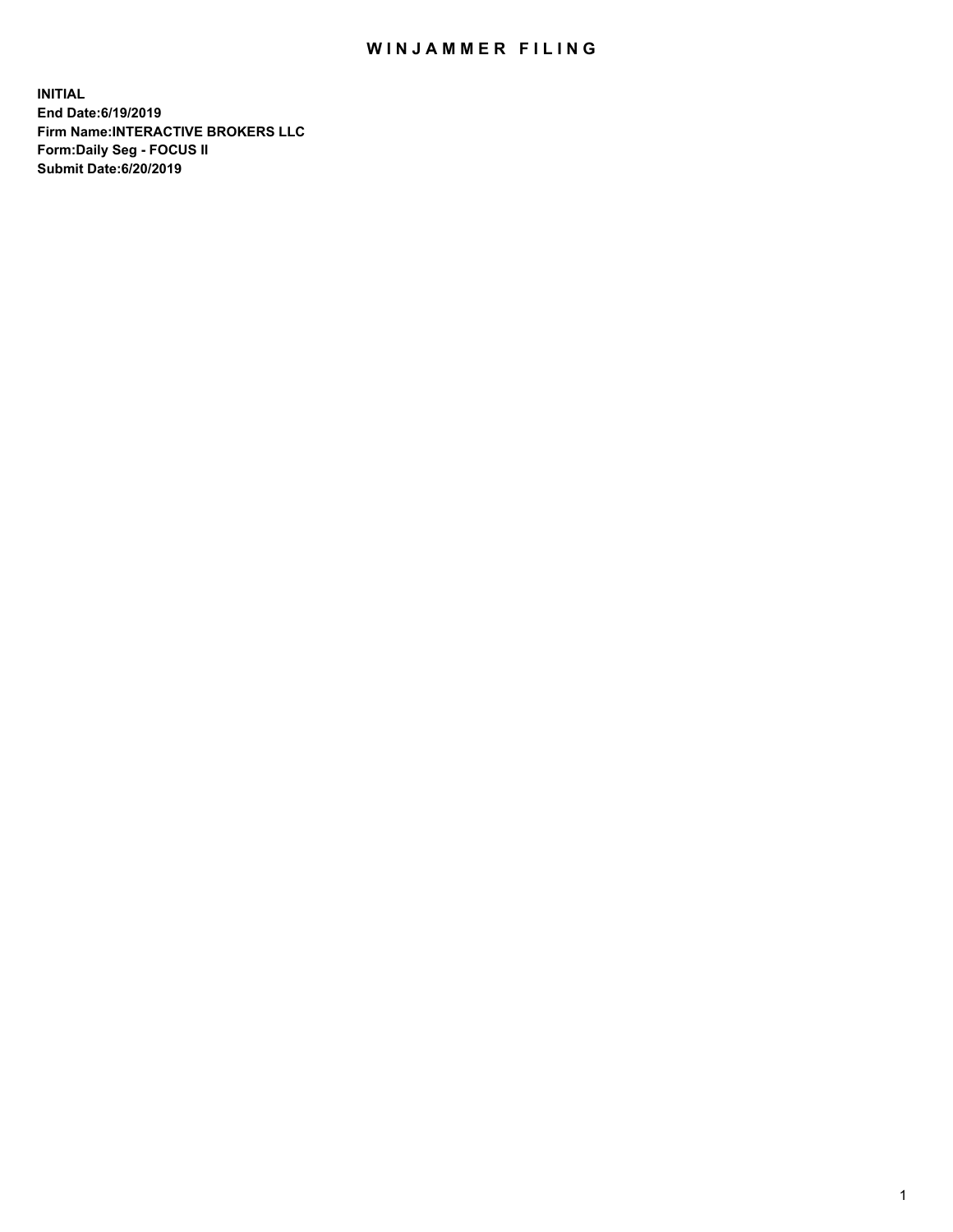**INITIAL End Date:6/19/2019 Firm Name:INTERACTIVE BROKERS LLC Form:Daily Seg - FOCUS II Submit Date:6/20/2019 Daily Segregation - Cover Page**

| Name of Company                                                                                                                                                                                                                                                                                                                | <b>INTERACTIVE BROKERS LLC</b>                                                   |
|--------------------------------------------------------------------------------------------------------------------------------------------------------------------------------------------------------------------------------------------------------------------------------------------------------------------------------|----------------------------------------------------------------------------------|
| <b>Contact Name</b>                                                                                                                                                                                                                                                                                                            | James Menicucci                                                                  |
| <b>Contact Phone Number</b>                                                                                                                                                                                                                                                                                                    | 203-618-8085                                                                     |
| <b>Contact Email Address</b>                                                                                                                                                                                                                                                                                                   | jmenicucci@interactivebrokers.c<br>om                                            |
| FCM's Customer Segregated Funds Residual Interest Target (choose one):<br>a. Minimum dollar amount: ; or<br>b. Minimum percentage of customer segregated funds required:% ; or<br>c. Dollar amount range between: and; or<br>d. Percentage range of customer segregated funds required between:% and%.                         | <u>0</u><br>$\overline{\mathbf{0}}$<br>155,000,000 245,000,000<br>0 <sub>0</sub> |
| FCM's Customer Secured Amount Funds Residual Interest Target (choose one):<br>a. Minimum dollar amount: ; or<br>b. Minimum percentage of customer secured funds required:% ; or<br>c. Dollar amount range between: and; or<br>d. Percentage range of customer secured funds required between:% and%.                           | <u>0</u><br>$\overline{\mathbf{0}}$<br>80,000,000 120,000,000<br>0 <sub>0</sub>  |
| FCM's Cleared Swaps Customer Collateral Residual Interest Target (choose one):<br>a. Minimum dollar amount: ; or<br>b. Minimum percentage of cleared swaps customer collateral required:% ; or<br>c. Dollar amount range between: and; or<br>d. Percentage range of cleared swaps customer collateral required between:% and%. | <u>0</u><br>$\underline{\mathbf{0}}$<br>0 <sub>0</sub><br>0 <sub>0</sub>         |

Attach supporting documents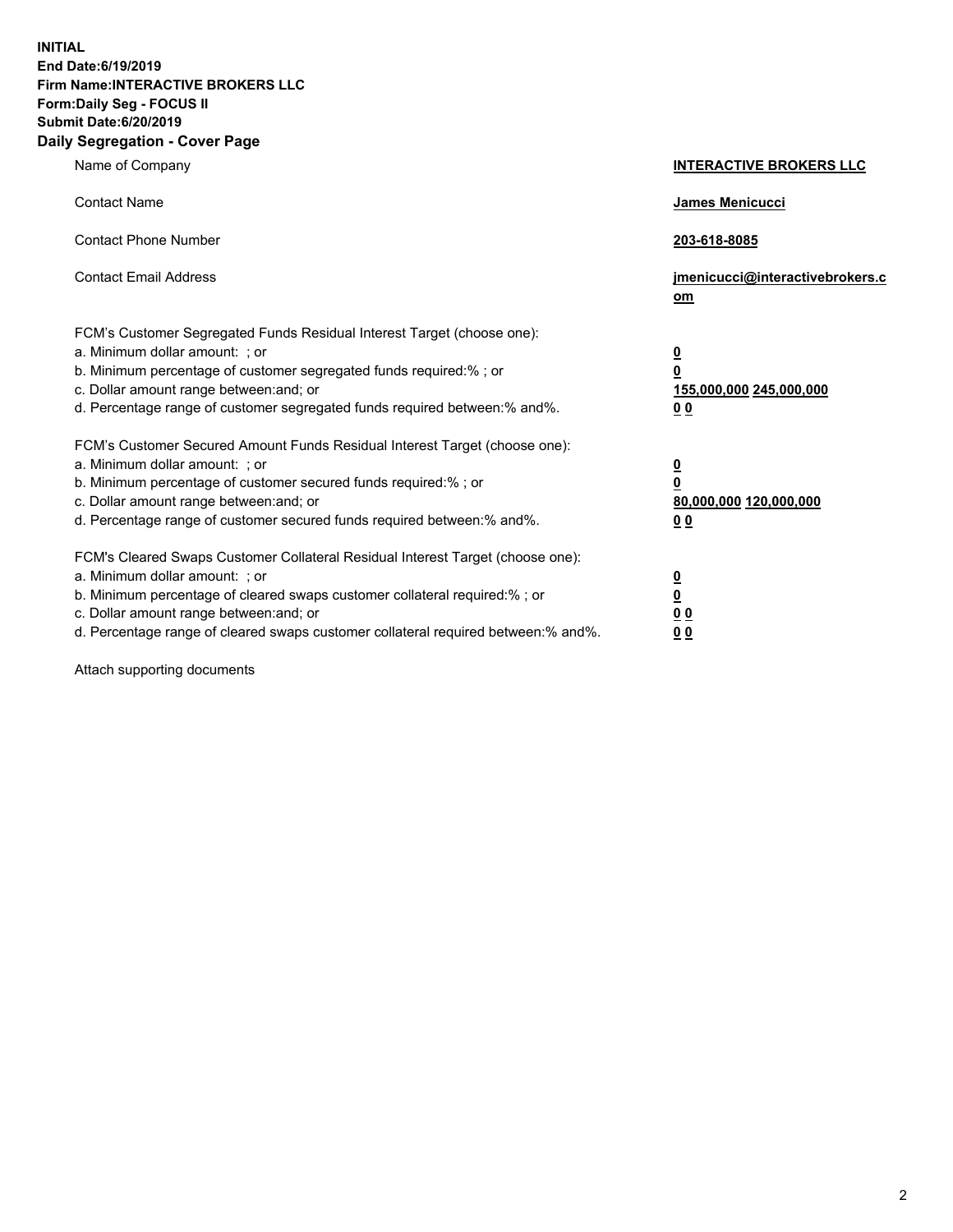## **INITIAL End Date:6/19/2019 Firm Name:INTERACTIVE BROKERS LLC Form:Daily Seg - FOCUS II Submit Date:6/20/2019 Daily Segregation - Secured Amounts**

|     | Daily Segregation - Secured Aniounts                                                        |                                  |
|-----|---------------------------------------------------------------------------------------------|----------------------------------|
|     | Foreign Futures and Foreign Options Secured Amounts                                         |                                  |
|     | Amount required to be set aside pursuant to law, rule or regulation of a foreign            | $0$ [7305]                       |
|     | government or a rule of a self-regulatory organization authorized thereunder                |                                  |
| 1.  | Net ledger balance - Foreign Futures and Foreign Option Trading - All Customers             |                                  |
|     | A. Cash                                                                                     | 461,520,453 [7315]               |
|     | B. Securities (at market)                                                                   | $0$ [7317]                       |
| 2.  | Net unrealized profit (loss) in open futures contracts traded on a foreign board of trade   | 17,192,839 [7325]                |
| 3.  | Exchange traded options                                                                     |                                  |
|     | a. Market value of open option contracts purchased on a foreign board of trade              | 32,222 [7335]                    |
|     | b. Market value of open contracts granted (sold) on a foreign board of trade                | -26,819 [7337]                   |
| 4.  | Net equity (deficit) (add lines 1.2. and 3.)                                                | 478,718,695 [7345]               |
| 5.  | Account liquidating to a deficit and account with a debit balances - gross amount           | 10,604 [7351]                    |
|     | Less: amount offset by customer owned securities                                            | 0 [7352] 10,604 [7354]           |
| 6.  | Amount required to be set aside as the secured amount - Net Liquidating Equity              | 478,729,299 [7355]               |
|     | Method (add lines 4 and 5)                                                                  |                                  |
| 7.  | Greater of amount required to be set aside pursuant to foreign jurisdiction (above) or line | 478,729,299 [7360]               |
|     | 6.                                                                                          |                                  |
|     | FUNDS DEPOSITED IN SEPARATE REGULATION 30.7 ACCOUNTS                                        |                                  |
| 1.  | Cash in banks                                                                               |                                  |
|     | A. Banks located in the United States                                                       | 102,988,122 [7500]               |
|     | B. Other banks qualified under Regulation 30.7                                              | 0 [7520] 102,988,122 [7530]      |
| 2.  | Securities                                                                                  |                                  |
|     | A. In safekeeping with banks located in the United States                                   | 413,588,385 [7540]               |
| 3.  | B. In safekeeping with other banks qualified under Regulation 30.7                          | 0 [7560] 413,588,385 [7570]      |
|     | Equities with registered futures commission merchants<br>A. Cash                            |                                  |
|     | <b>B.</b> Securities                                                                        | $0$ [7580]<br>$0$ [7590]         |
|     | C. Unrealized gain (loss) on open futures contracts                                         | $0$ [7600]                       |
|     | D. Value of long option contracts                                                           | $0$ [7610]                       |
|     | E. Value of short option contracts                                                          | 0 [7615] 0 [7620]                |
| 4.  | Amounts held by clearing organizations of foreign boards of trade                           |                                  |
|     | A. Cash                                                                                     | $0$ [7640]                       |
|     | <b>B.</b> Securities                                                                        | $0$ [7650]                       |
|     | C. Amount due to (from) clearing organization - daily variation                             | $0$ [7660]                       |
|     | D. Value of long option contracts                                                           | $0$ [7670]                       |
|     | E. Value of short option contracts                                                          | 0 [7675] 0 [7680]                |
| 5.  | Amounts held by members of foreign boards of trade                                          |                                  |
|     | A. Cash                                                                                     | 67,688,007 [7700]                |
|     | <b>B.</b> Securities                                                                        | $0$ [7710]                       |
|     | C. Unrealized gain (loss) on open futures contracts                                         | 18,220,225 [7720]                |
|     | D. Value of long option contracts                                                           | 32,222 [7730]                    |
|     | E. Value of short option contracts                                                          | -26,819 [7735] 85,913,635 [7740] |
| 6.  | Amounts with other depositories designated by a foreign board of trade                      | 0 [7760]                         |
| 7.  | Segregated funds on hand                                                                    | $0$ [7765]                       |
| 8.  | Total funds in separate section 30.7 accounts                                               | 602,490,142 [7770]               |
| 9.  | Excess (deficiency) Set Aside for Secured Amount (subtract line 7 Secured Statement         | 123,760,843 [7380]               |
|     | Page 1 from Line 8)                                                                         |                                  |
| 10. | Management Target Amount for Excess funds in separate section 30.7 accounts                 | 80,000,000 [7780]                |
| 11. | Excess (deficiency) funds in separate 30.7 accounts over (under) Management Target          | 43,760,843 [7785]                |
|     |                                                                                             |                                  |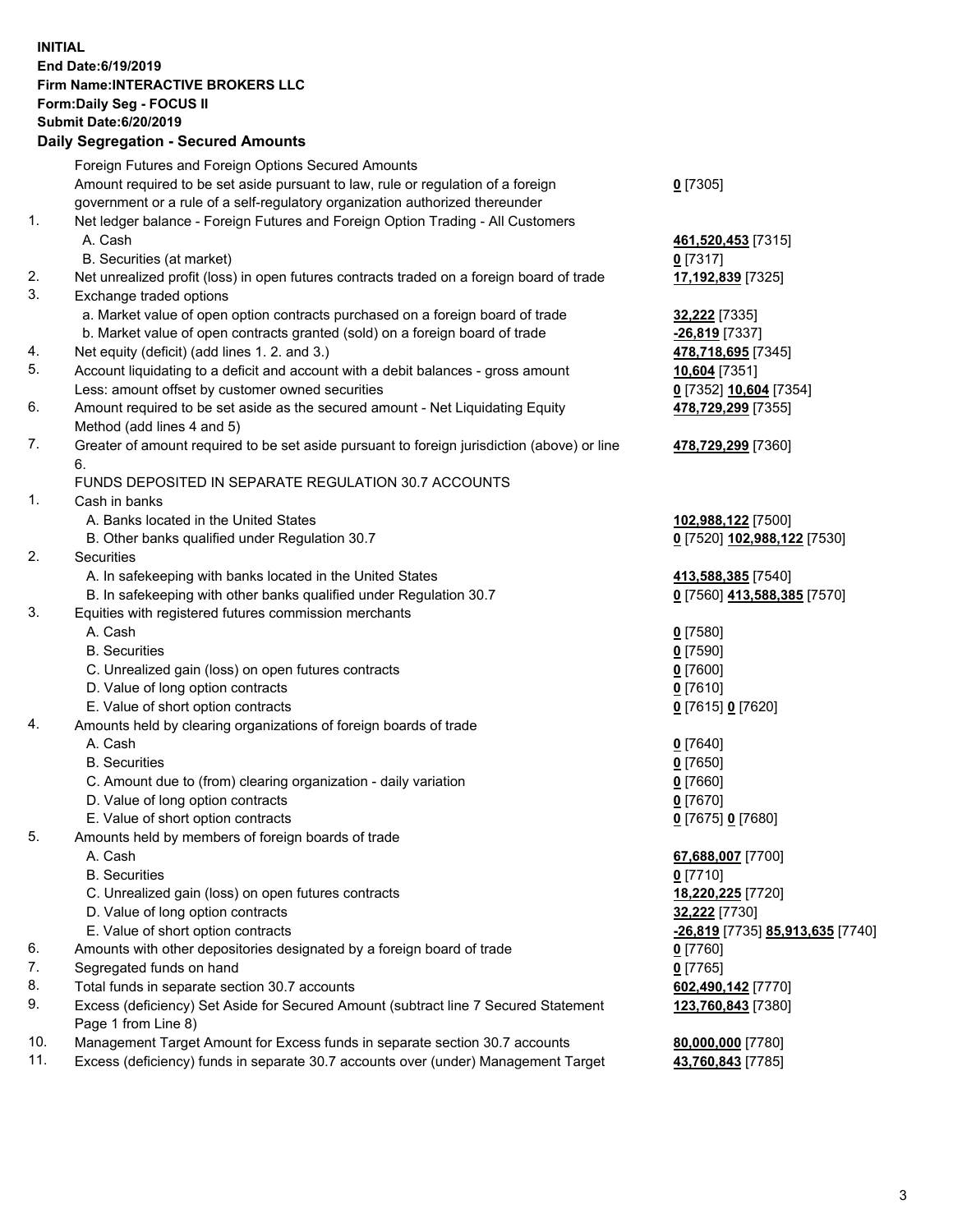**INITIAL End Date:6/19/2019 Firm Name:INTERACTIVE BROKERS LLC Form:Daily Seg - FOCUS II Submit Date:6/20/2019 Daily Segregation - Segregation Statement** SEGREGATION REQUIREMENTS(Section 4d(2) of the CEAct) 1. Net ledger balance A. Cash **3,903,802,186** [7010] B. Securities (at market) **0** [7020] 2. Net unrealized profit (loss) in open futures contracts traded on a contract market **-57,020,321** [7030] 3. Exchange traded options A. Add market value of open option contracts purchased on a contract market **191,722,744** [7032] B. Deduct market value of open option contracts granted (sold) on a contract market **-253,288,772** [7033] 4. Net equity (deficit) (add lines 1, 2 and 3) **3,785,215,837** [7040] 5. Accounts liquidating to a deficit and accounts with debit balances - gross amount **1,221,376** [7045] Less: amount offset by customer securities **0** [7047] **1,221,376** [7050] 6. Amount required to be segregated (add lines 4 and 5) **3,786,437,213** [7060] FUNDS IN SEGREGATED ACCOUNTS 7. Deposited in segregated funds bank accounts A. Cash **711,751,117** [7070] B. Securities representing investments of customers' funds (at market) **2,040,642,675** [7080] C. Securities held for particular customers or option customers in lieu of cash (at market) **0** [7090] 8. Margins on deposit with derivatives clearing organizations of contract markets A. Cash **8,850,296** [7100] B. Securities representing investments of customers' funds (at market) **1,297,446,426** [7110] C. Securities held for particular customers or option customers in lieu of cash (at market) **0** [7120] 9. Net settlement from (to) derivatives clearing organizations of contract markets **-421,089** [7130] 10. Exchange traded options A. Value of open long option contracts **191,545,643** [7132] B. Value of open short option contracts **-253,356,466** [7133] 11. Net equities with other FCMs A. Net liquidating equity **0** [7140] B. Securities representing investments of customers' funds (at market) **0** [7160] C. Securities held for particular customers or option customers in lieu of cash (at market) **0** [7170] 12. Segregated funds on hand **0** [7150] 13. Total amount in segregation (add lines 7 through 12) **3,996,458,602** [7180] 14. Excess (deficiency) funds in segregation (subtract line 6 from line 13) **210,021,389** [7190] 15. Management Target Amount for Excess funds in segregation **155,000,000** [7194]

16. Excess (deficiency) funds in segregation over (under) Management Target Amount Excess

**55,021,389** [7198]